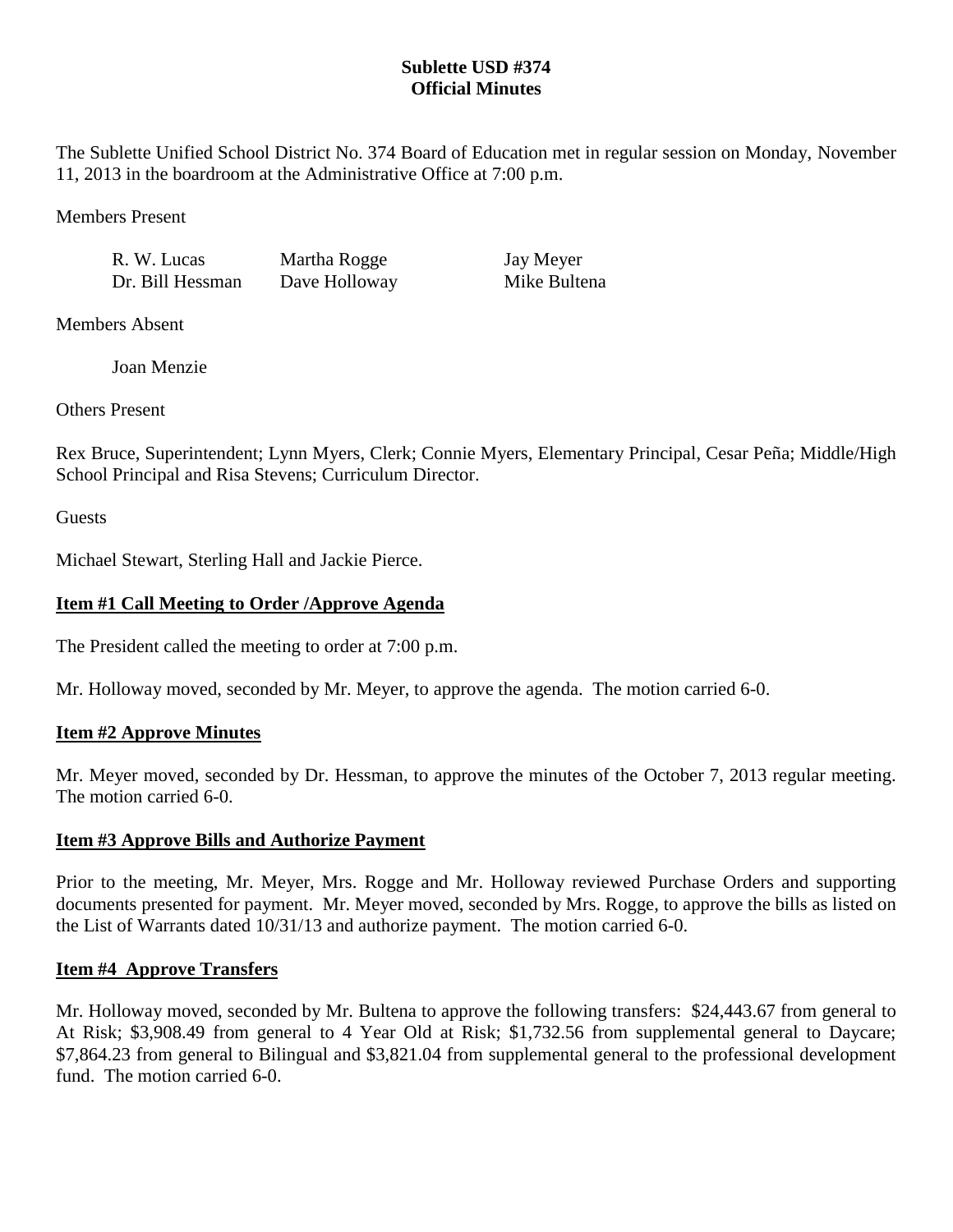Board Minutes Page 2 November 11, 2013

## **PUBLIC FORUM**

Michael Stewart, Boy Scout Executive Director, thanked the district for allowing the shop welding class to weld tent platforms for the camp in Colorado. Sterling Hall, committee board member, presented the president with a Boy Scout Handbook.

Jackie Pierce, Head Cook, informed the Board that the Middle/High School lunchroom had received the Silver Healthy Challenge Award.

## **Reports**

## Curriculum

Mrs. Stevens reported on the KSDE assessment meeting in Wichita. She also reported that state test books are currently being aligned to the common core standards.

### Principals

Mr. Peña reported that Travis Webb, Trevor Leverett and Ashlee Schneider were selected as Kansas University scholars. He also reported that thirteen of fourteen students that tried out for district honor choir were selected and that seventeen band students were going to honor band in Emporia.

Mrs. Myers reported that the Veterans Day program was a huge success. She reported that parent-teacher conferences had 91 percent participation.

Mrs. Myers invited the Board to the Elementary School Science Fair on Wednesday. She reported that there are thirty projects this year. She also reported on PLC's (professional learning communities) that meet on Friday mornings at 7:45 a.m.

### SWPRSC/HPEC

Mr. Meyer reported on the SWPRSC Board meeting. Mr. Lucas reported on the HPEC meeting.

### Superintendent:

Mr. Bruce reported on a plan to repair the wind generator, storage shelves being built in the bus barn, security systems for the buildings and a projector and screen that were installed in the high school auditorium.

## **Item #5 Common Core Resolution**

There was a lengthy discussion on the common core standards.

## **Item #6 Executive Session – Non-elected Personnel**

There was no need for this executive session.